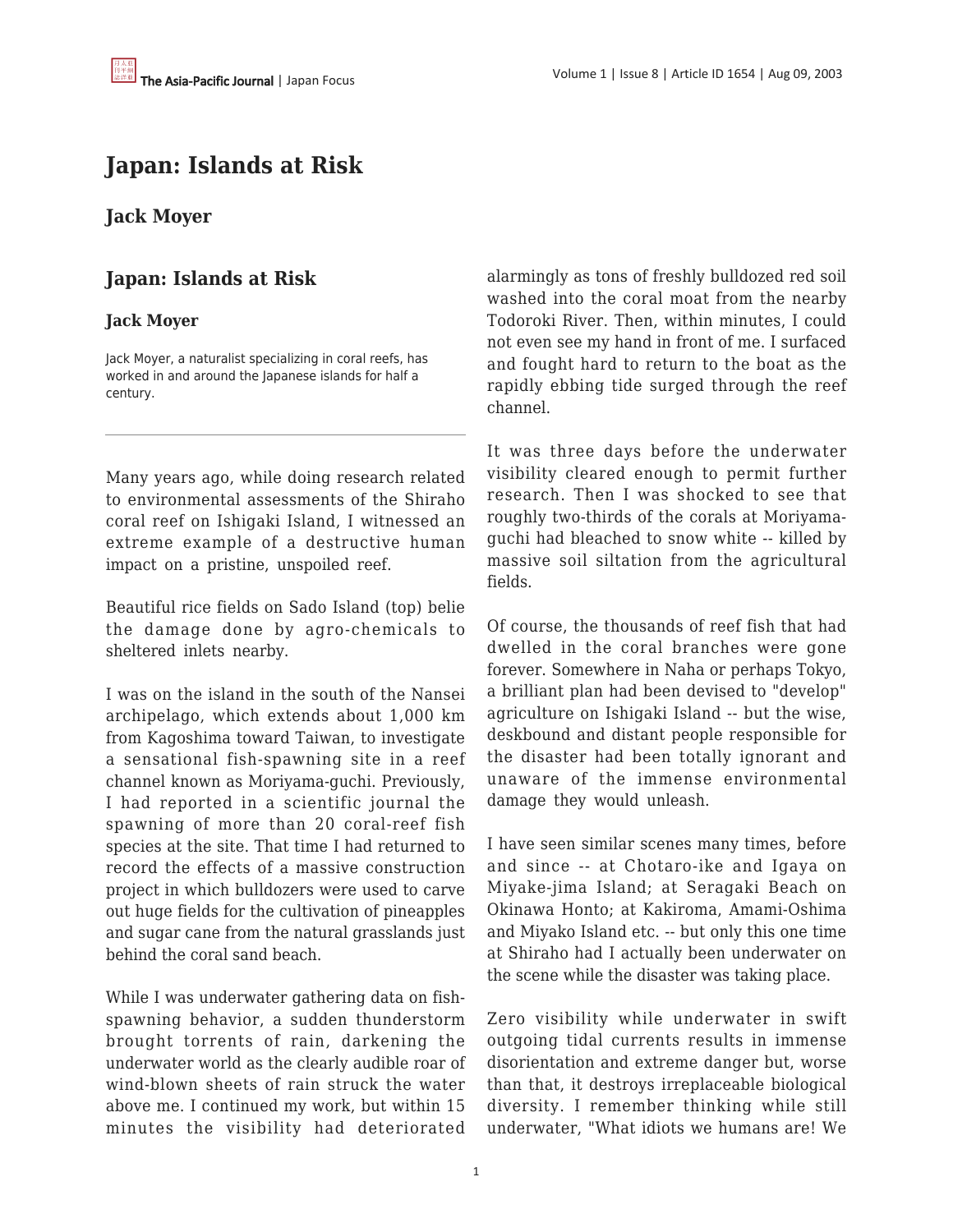destroy more and more of our precious planet on a daily basis, always in the ego-inflating name of 'progress and development.' "

During this past summer, I had the pleasure of conducting in-the-water schools with students from Niigata Prefecture at Sado Island, in the Sea of Japan north of Niigata City. Being a coral-reef ecologist by profession, I was ignorant of and extremely curious about environmental conditions in the Sea of Japan. My first shock was to observe literally tons of garbage, abandoned nets, shoes and other debris -- more than 80 percent of it from the Korean Peninsula -- flowing in with each tide as if on a conveyor belt.

Later, and even more shockingly, I witnessed for the first time the environmental disaster brought about by massive use of noyaku (agricultural chemicals).

I had visited the Sea of Japan in the early 1950s to study birds, and I had been impressed then by the large numbers of egrets and herons in the rice fields of Sado Island and across the Echigo Plain of Niigata Prefecture.

But, this past summer, I counted only six egrets from the train window as we crossed the broad plain, and I saw only two aosagi (herons) during a 13-day stay at Sado Island.

It's common knowledge that the Japanese ibis (toki) has totally disappeared in the wild as a result of "habitat destruction" -- a deceptive term for the effects of noyaku -- but I was depressed to see -- and hear -- that the songbird population had also been decimated.

The Japanese jay (kakesu), which was common when I first visited Sado Island so long ago was conspicuously absent, and where brushlands bordering narrow dirt roads had once harbored abundant populations of the Siberian meadow bunting (hojiro), only a few pairs remained.

The Sea of Japan side of Japan is the country's "rice bowl." Wide open vistas of beautiful green rice fields are a gorgeous sight for the cameratoting tourist, and the government has tried to boost production with the use of noyaku. During my stay on Sado Island, nearly every afternoon a helicopter flew up and down valleys, spraying noyaku on the paddies.

Traveling up the mountain road to our lodging in an abandoned elementary school, the earlyevening valleys were filled with a mist, turned golden by the setting sun. This mist, beautiful to unknowing eyes, was, in fact, noyaku forming clouds of death to songbirds, loaches (dojo) and uncounted other forms of life. Who knows what it does to humans? I had snorkeled only once off Sado Island in the 1950s. Then, in a small bay, long brown algae sheltered numerous species of fish. Today the algae remain abundant but fish are hard to find.

The 11 Miyake-jima Island students who joined one of our ocean-school sessions were unanimous in declaring Sado Island's waters to be "lonely" compared to their memories of underwater scenes at Miyake. Offshore, meanwhile, in deep waters where the agricultural chemicals are more diluted, fish life remains abundant, but we really have no data to compare current population densities with those of pre-noyaku days.

So it was that this past summer, for the first time, I became aware of the immense environmental destruction both on land and at sea being wrought by noyaku. I admire the residents of the Sado Island community of Katanoo which, at Ryosu- shi, was the home of Japan's last breeding pair of toki in Japan. Following their great loss, they have greatly cut back or totally abandoned their use of noyaku in the hope that they may again see toki flying over their community at sunset.

As I ponder the noyaku problem, I ask myself again, as I did many years before while viewing